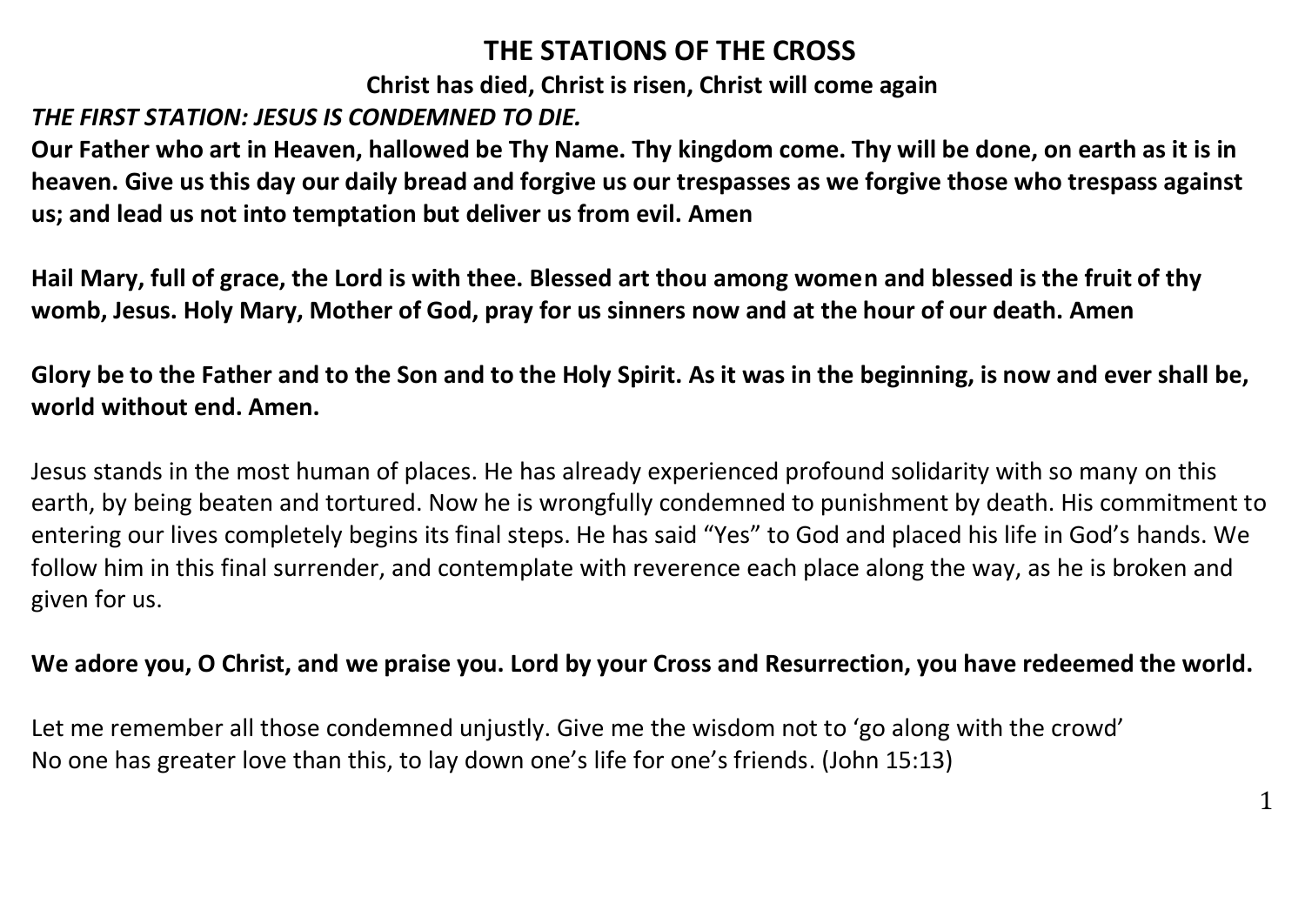# *THE SECOND STATION: JESUS CARRIES HIS CROSS*

## **Hail Mary full of grace…..**

Jesus is made to carry the cross on which he will die. It represents the weight of all our crosses. What he must have felt as he first took it upon his shoulders! With each step he enters more deeply into our human experience. He walks in the path of human misery and suffering, and experiences its crushing weight.

## **We adore you, O Christ, and we praise you. Lord by your Cross and Resurrection, you have redeemed the world.**

Let me take up my cross daily and ask for God's grace to help me through each day. If anyone wishes to come after Me, he must deny himself and take up his cross daily and follow Me (Luke 9:23)

#### *THE THIRD STATION: JESUS FALLS THE FIRST TIME*

### **Glory be to the Father…..**

The weight is unbearable. Jesus falls under it. How could he enter our lives completely without surrendering to the crushing weight of the life of so many on this earth! He lays on the ground and knows the experience of weakness beneath unfair burdens. He feels the powerlessness of wondering if he will ever be able to continue. He is pulled up and made to continue.

### **We adore you, O Christ, and we praise you. Lord by your Cross and Resurrection, you have redeemed the world.**

Remember the deprived and the lonely. It is easy to fall but divine grace is always at hand.

He has broken my teeth with gravel, pressed my face in the dust; my soul is deprived of peace. I have forgotten what happiness is. (Lamentations 3:16-17)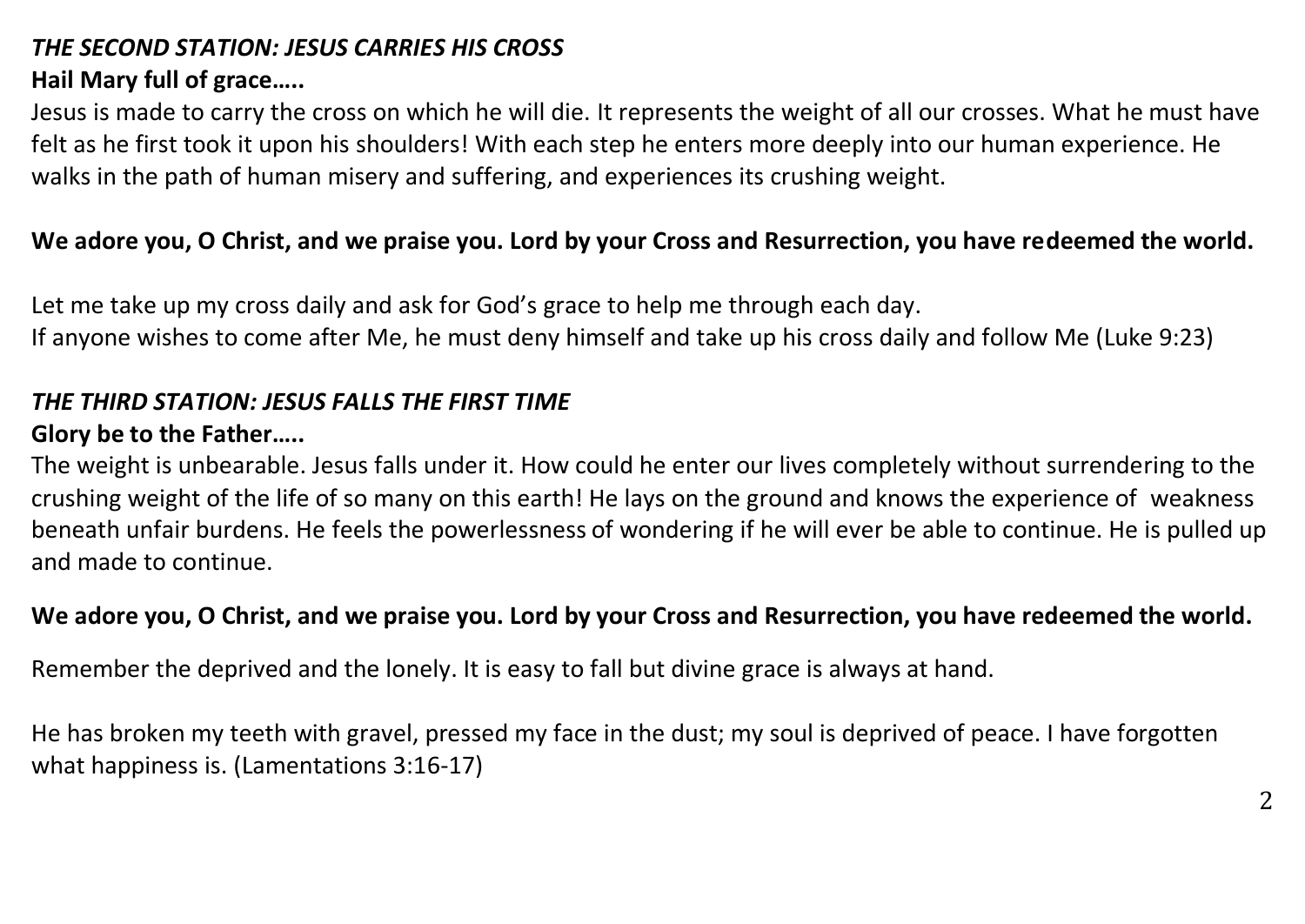# *THE FOURTH STATION: JESUS MEETS HIS MOTHER*

# **Hail Mary full of grace…**

Jesus' path takes him to a powerful source of his strength to continue. All his life, his mother had taught him the meaning of the words, "Behold, the handmaid of the Lord". Now they look into each other's eyes. How piercedthrough her heart must be! How pained he must be to see her tears! Now, her grace-filled smile blesses his mission and stirs his heart to its depth. Love and trust in God bind them together.

Let me dwell on the pain of all parents when their children are suffering and help seems unavailable.

Come, all you who pass by the way, look and see whether there is any suffering like My suffering (Lamentations 1:12)

## *THE FIFTH STATION: SIMON HELPS JESUS CARRY HIS CROSS* **Glory be to the Father…..**

Jesus even experiences our struggle to receive help. He is made to experience the poverty of not being able to carry his burden alone. He enters into the experience of all who must depend upon others to survive. He is deprived of the satisfaction of carrying this burden on his own.

## **We adore you, O Christ, and we praise you. Lord by your Cross and Resurrection, you have redeemed the world.**

I remember the times I have struggled to bear my burdens and those who helped me.

Amen, I say to you, whatever you did for one of these least brothers of Mine, you did for Me (Matthew 25:40)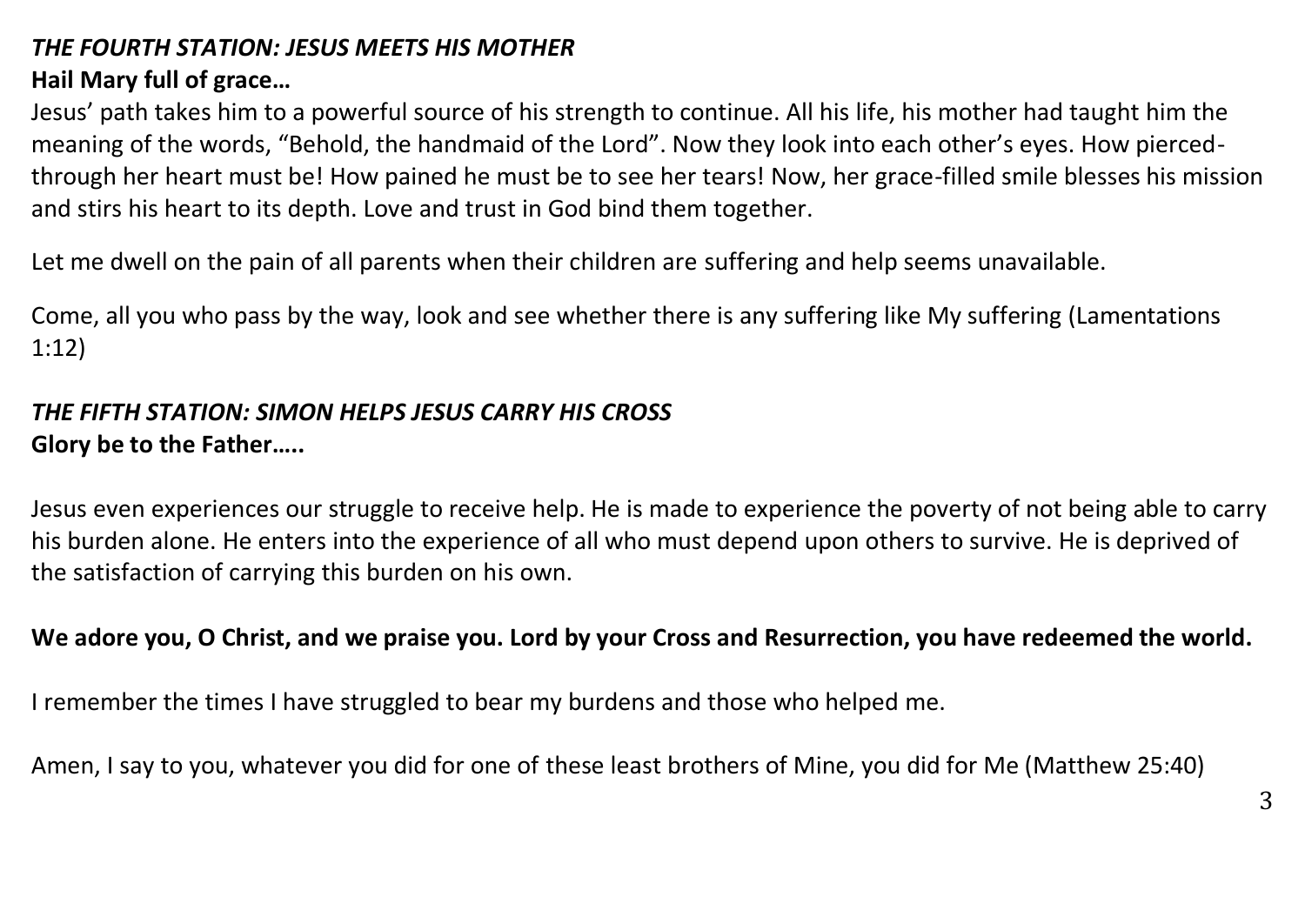# *THE SIXTH STATION: VERONICA WIPES THE FACE OF JESUS* **Hail Mary full of grace…..**

Jesus' journey is at times brutal. He has entered into the terrible experiences of rejection and injustice. He has been whipped and beaten. His face shows the signs of his solidarity with all who have ever suffered injustice and vile, abusive treatment. He encounters a compassionate, loving disciple who wipes the vulgar spit and mocking blood from his face. On her veil, she discovers the image of his face – his gift to her. And, for us to contemplate forever.

#### **We adore you, O Christ, and we praise you. Lord by your Cross and Resurrection, you have redeemed the world.**

Let me break through the bustle of life and offer help where it is needed.

Without beauty, without majesty we saw him, no looks to attract our eyes; despised and rejected, a man of sorrows and familiar with suffering (Isaiah 53:2-4)

### *THE SEVENTH STATION: JESUS FALLS THE SECOND TIME* **Glory be to the Father…..**

Even with help, Jesus stumbles and falls to the ground. In deep exhaustion he stares at the earth beneath him. "Remember, you are just and to dust you will return". He has seen death before. Now he can feel the profound weakness of disability and disease and aging itself, there on his knees, under the weight of his cross.

**We adore you, O Christ, and we praise you. Lord by your Cross and Resurrection, you have redeemed the world.** When I feel abandoned by everyone let me remember how Jesus suffered for me. Come to Me, all you who labour and are burdened, and I will give you rest (Matthew 11:28)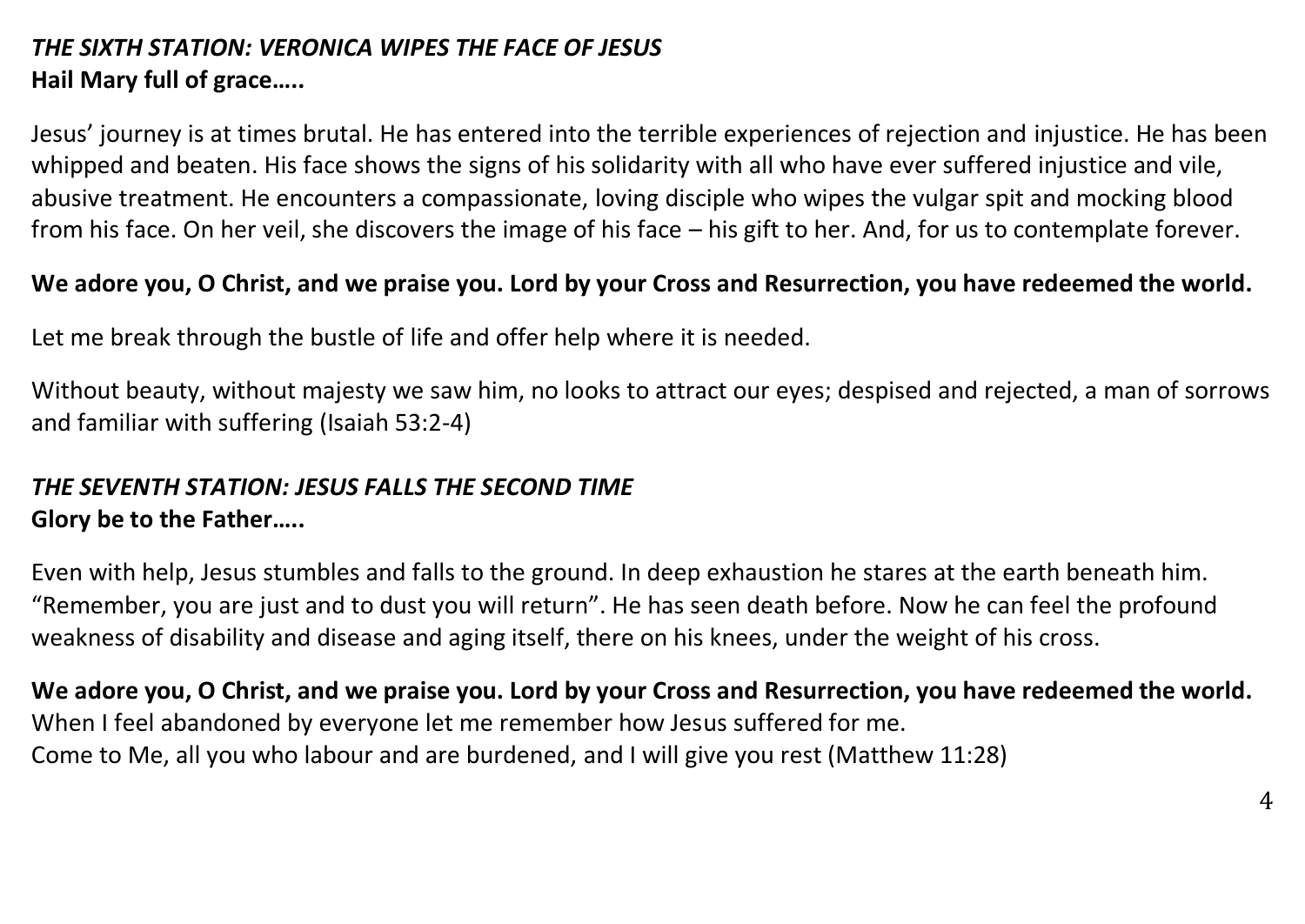## *THE EIGHTH STATION: JESUS MEETS THE WOMEN OF JERUSALEM* **Hail Mary full of grace…**

The women of Jerusalem =, and their children, come out to comfort and thank him. They had seen his compassion and welcomed his words of healin and freedom. He had broken all kinds of social and religious conventions to connect with them. Now they are here to support him. He feels their grief. He suffers, knowing he can't remain to help them more in this life. He knows the mystery of facing the separation of death.

### **We adore you, O Christ, and we praise you. Lord by your Cross and Resurrection, you have redeemed the world.**

How can I help and encourage those downtrodden by life's injustices.

A large number of people followed Him, including women who mourned and wailed for Him. Jesus turned and said to them, "Daughters of Jerusalem, do not weep for Me; weep for yourselves and for your children" (Luke 23:27-28)

# *THE NINTH STATION:JESUS FALLS THE THIRD TIME*

### **Glory be to the Father…..**

This last fall is devastating. Jesus can barely proceed to the end. Summoning all his remaining strength, supported by his inner trust in God, Jesus collapses under the weight of the cross. His executioners lookm at him as a broken man, pathetic yet paying a price he deserves. They help him up so he can make it up the hill of crucifixion.

**We adore you, O Christ, and we praise you. Lord by your Cross and Resurrection, you have redeemed the world.** Allow me, in my frequent failings, to know that God's grace is always available.

Everyone who exalts himself shall be humbled, and he who humbles himself shall be exalted (Luke 14:11)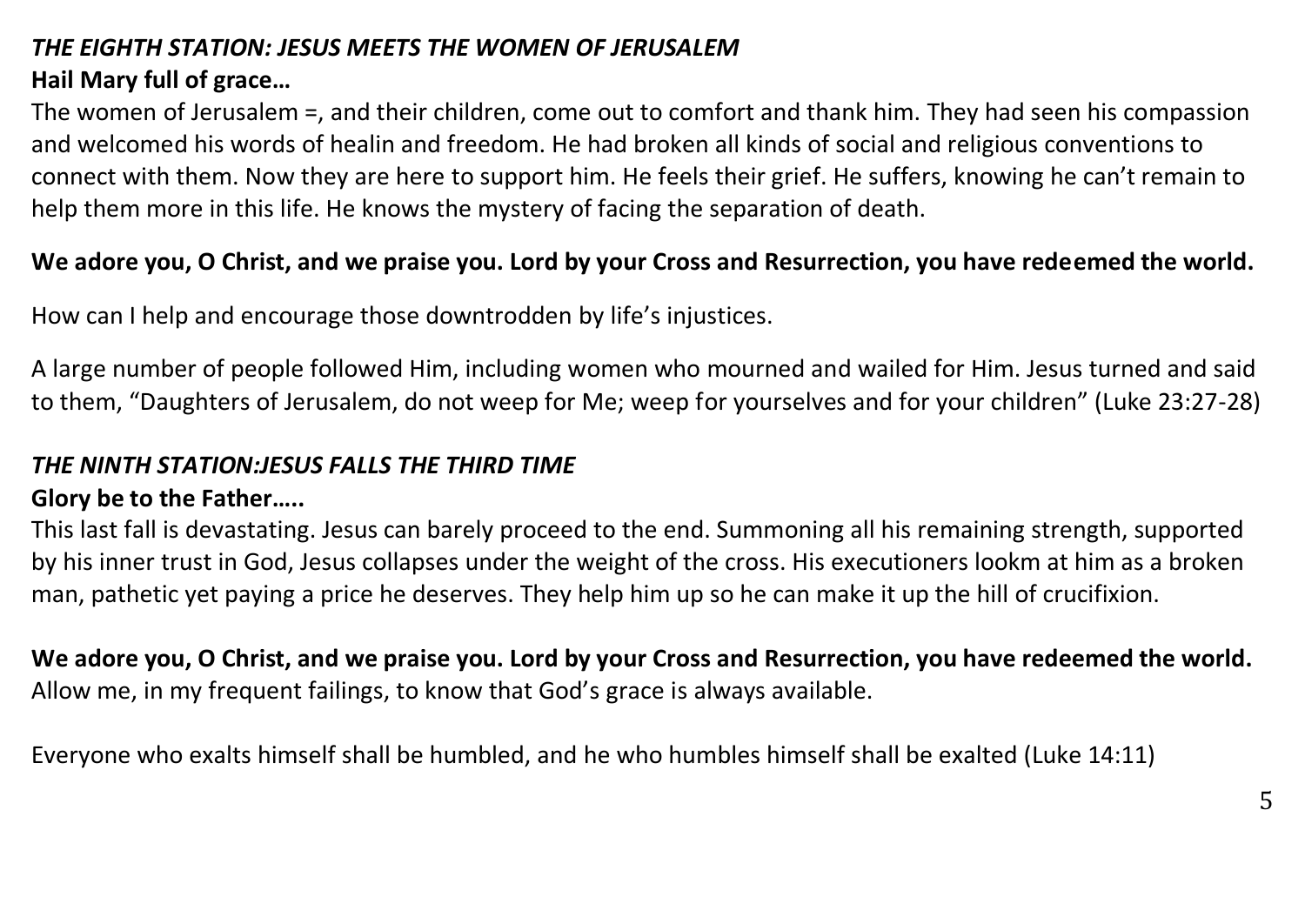## *THE TENTH STATION: JESUS IS STRIPPED*

## **Hail Mary full of grace….**

Part of the indignity is to be crucified naked. Jesus is completely stripped of any pride. The wounds on his back are torn open again. He experiences the ultimate vulnerability of the defenceless. No shield or security protects him. As they stare at him, his eyes turn to heaven.

## **We adore you, O Christ, and we praise you. Lord by your Cross and Resurrection, you have redeemed the world.**

Remember those who suffer loss of dignity because of the inhumanity of others.

When the soldiers crucified Jesus, they took His clothes, dividing them into four shares, one for each of them (John 19:21)

# *THE ELEVENTH STATION:JESUS IS NAILED TO THE CROSS*

### **Glory be to the Father…..**

Huge nails are hammered through his hands and feet to fix him on the cross. He is bleeding much more seriously now. As the cross is lifted up, the weight of his life hangs on those nails. Every time he struggles to pull himself up to breathe, his ability to cling to life slips away.

## **We adore you, O Christ, and we praise you. Lord by your Cross and Resurrection, you have redeemed the world.**

Let me remember the pain I cause when I neglect or reject the Christian way of life.

Father, forgive them, for they do not know what they are doing (Luke 23:34)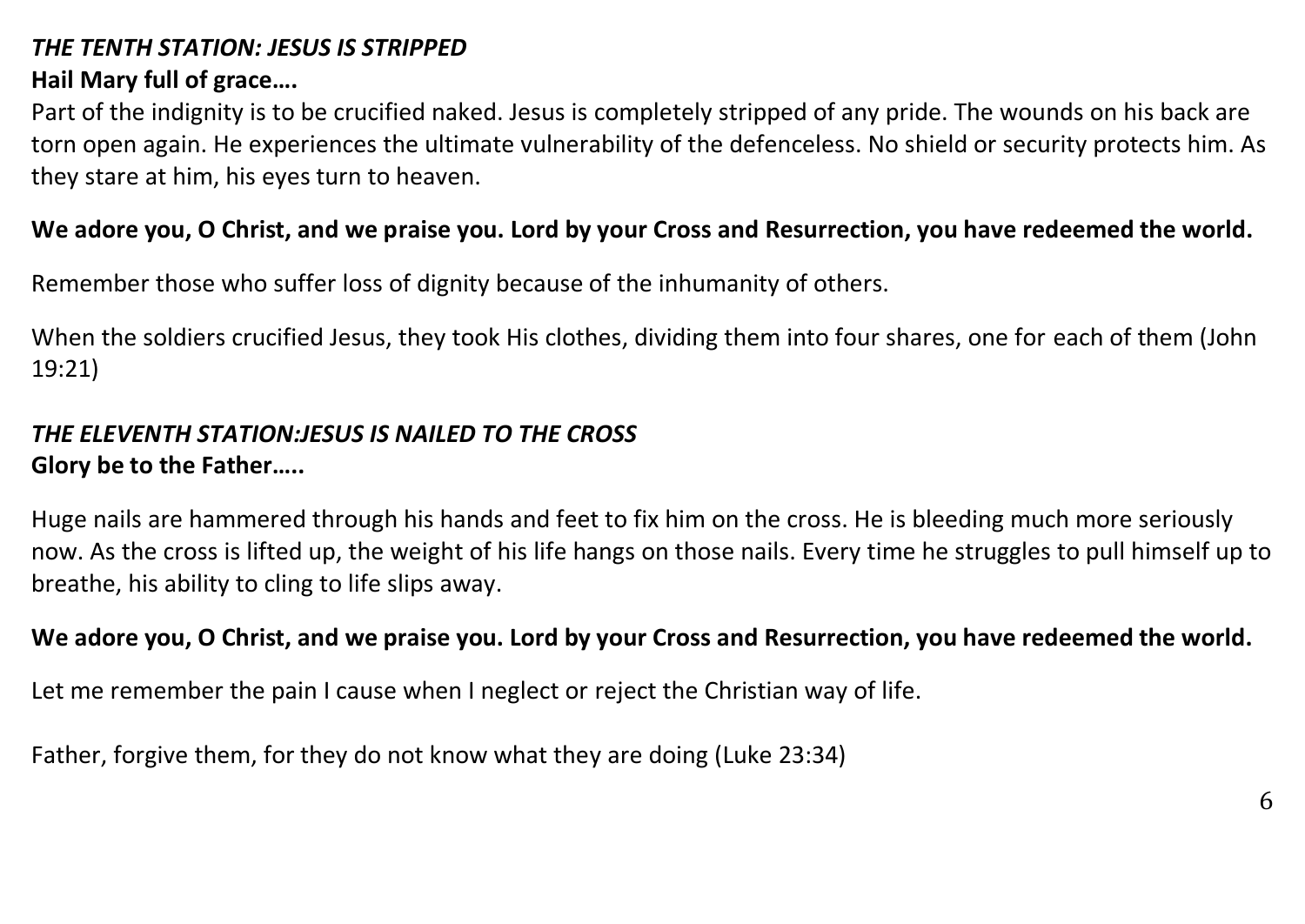# *THE TWELFTH STATION: JESUS DIES ON THE CROSS* **Hail Mary full of grace…..**

Between two criminals, a mocking title above his head, with only Mary, John and Mary Magdalene to support him, Jesus surrenders his last breath: "Into your hands I commend my spirit".

#### **We adore you, O Christ, and we praise you. Lord by your Cross and Resurrection, you have redeemed the world.**

Lord give me the peace of Christ at the end of my life.

He humbled Himself, becoming obedient to death, even to death on a cross. Therefore God has exalted Him. (Philippians 2:8-9)

#### *THE THIRTEENTH STATION: JESUS IS TAKEN DOWN FROM THE CROSS* **Glory be to the Father……**

What tender mourning! Jesus' lifeless body lays in his mother's arms. He has truly died. A profound sacrifice, complete.

**We adore you, O Christ, and we praise you. Lord by your Cross and Resurrection, you have redeemed the world.** Remember the tragedy of parents who receive the bodies of their children

In this has the love of God been shown in our case, that God has sent His only-begotten Son into the world as propitiation for sins (I John 4:9-10)